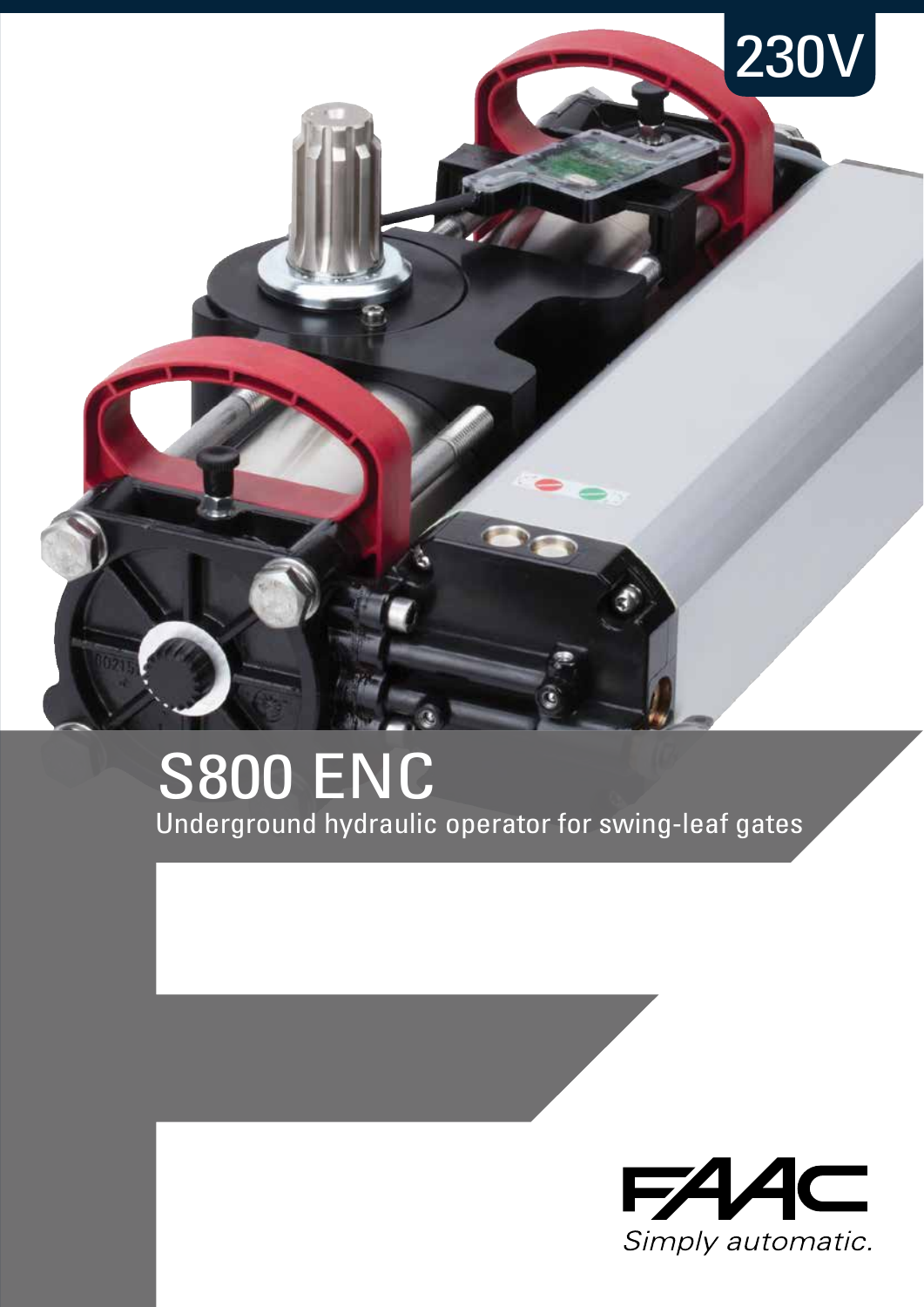# S800 ENC 230V

230V underground hydraulic operator for residential and condominium gates with leaves weighing up to 800 kg and 4 m in length. Available for opening angles of: 100° - 180°.

#### HYDRAULIC TECHNOLOGY

FAAC hydraulic technology ensures the operator is reliable, strong and durable, meaning that its high performance will be guaranteed even in demanding applications with a very high use frequency.



#### BUILT-IN POSITIVE STOPS

The adjustable built-in positive stops enable the opening and closing stop positions to be set and avoids the need to install mechanical stops on the ground. **(FAAC PATENT)**





#### ANTI-CRUSHING SAFETY

Anti-crushing safety and the reverse on obstacle detection function are guaranteed by by-pass valves that regulate the force exerted on the automation system and by an integrated BUS2easy absolute encoder (connected using only two non-polarised cables).

In the event of a power failure, the absolute encoder will memorise the position of the leaf wherever it stops.



#### Hydraulic release system

The release system can be operated from inside or outside the property using a coded key.

High frequency use

Load-bearing steel housing

Built-in positive stops **(FAAC PATENT)**

Integrated handles for easy handling **(FAAC PATENT)**

Built-in BUS 2easy absolute magnetic encoder

Anti-crushing sensitivity adjustment



#### Load-bearing steel housing

Installation and maintenance is made easier by the use of a bearing housing that supports the gate.

Available with cataphoresis treatment (possible to weld to pillars) or in stainless steel.

#### INTEGRATED HANDLES

Two integrated handles make it easy to handle the operator during installation and maintenance. **(FAAC PATENT)**

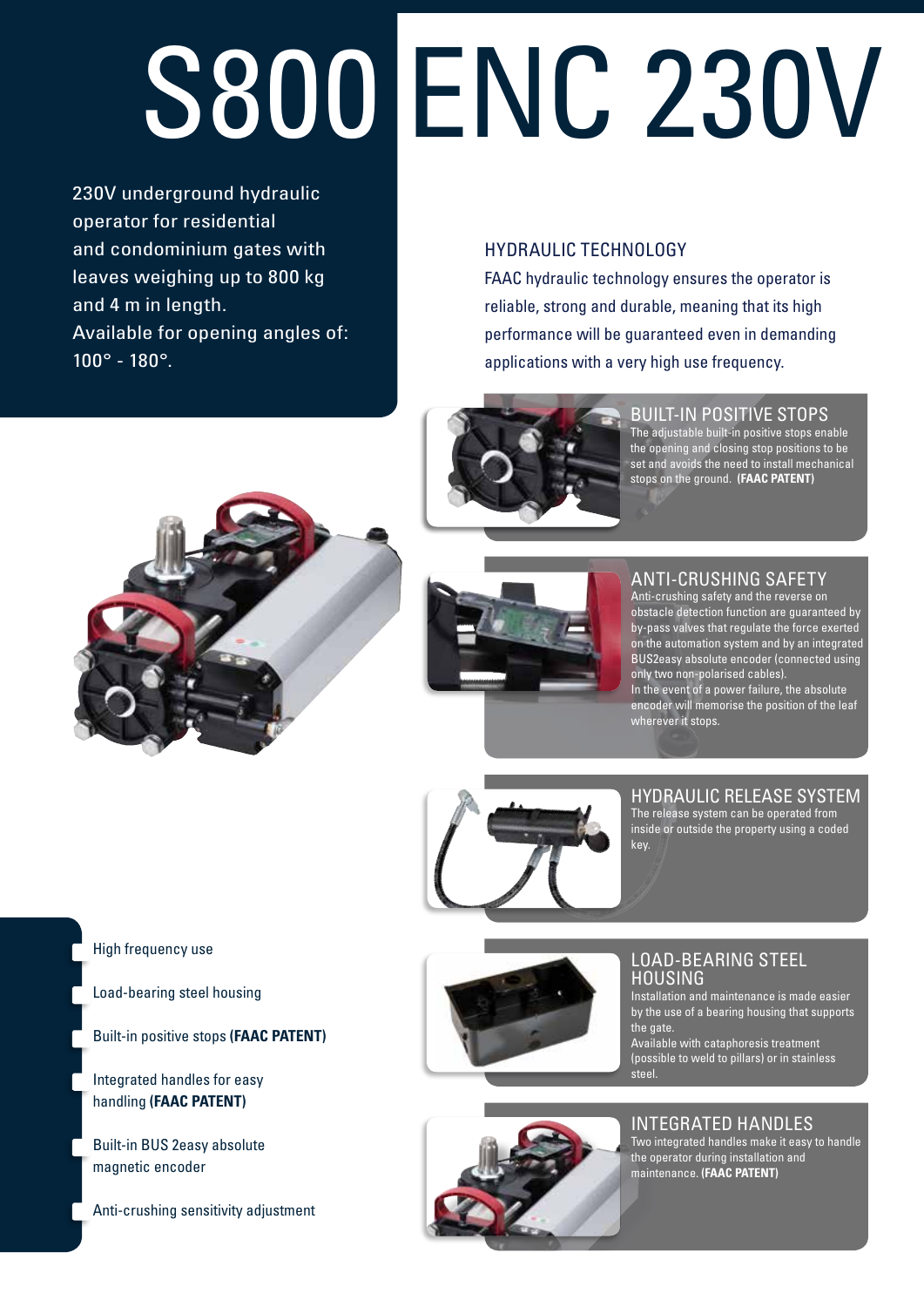

### **DIMENSIONS AND TECHNICAL SPECIFICATIONS**

| <b>MODEL</b>            | <b>S800 ENC CBAC</b>                        | <b>S800 ENC SBW</b> |
|-------------------------|---------------------------------------------|---------------------|
| Power supply            | $220 - 240V \sim 50/60Hz$                   |                     |
| Electric motor          | Asynchronous single-phase                   |                     |
| Max power               | 280W                                        |                     |
| Max torque              | 550 Nm                                      |                     |
| Max angular speed       | $7.8^{\circ}/s$                             |                     |
| Operating temperature   | $-20\degree$ C $\div$ +55 $\degree$ C       |                     |
| Weight                  | 16,0 kg (100°) / 16,5 kg (180°)             |                     |
| Control boards          | Not included                                |                     |
| Oil type                | <b>FAAC HP OIL</b>                          |                     |
| Max opening angle       | 113° (S800 ENC 100°) / 187° (S800 ENC 180°) |                     |
| <b>Protection class</b> | IP 67                                       |                     |
| Deceleration type       | electronic                                  |                     |
| Max leaf width          | 2 <sub>m</sub>                              | 4 m                 |
| Frequency of use        | 45 cycles/hour                              |                     |
| <b>Hydraulic lock</b>   | present                                     | not present         |
| Max leaf weight         | 800 Kg                                      |                     |